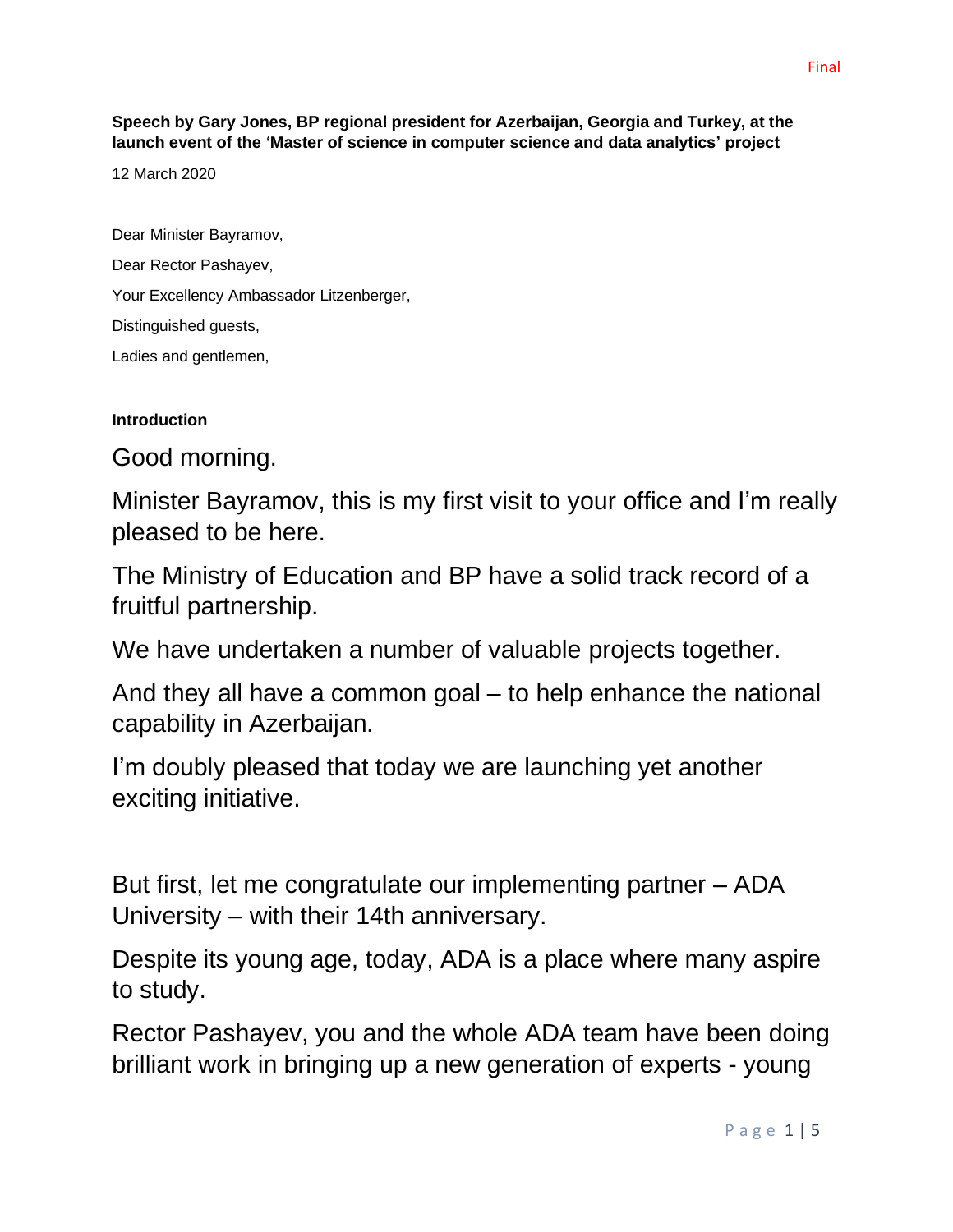people who will play their part in sculpting the future of this country. Congratulations!

I'm glad that our new joint project will serve the very same goal.

Now, let me tell you why I believe this initiative is really exciting and equally important.

## **Why data science is important**

## Today, **data is everywhere**.

Its volumes are growing faster than ever before, doubling every two years. And changing the way we live.

According to a [Forbes](http://www.forbes.com/sites/bernardmarr/2015/09/30/big-data-20-mind-boggling-facts-everyone-must-read/#7302789a6c1d) article, by the end of 2020, about 1.7 megabytes of new information will be created every second for every human being on the planet.

The big data industry is now worth \$189 billion and is set to reach \$247 billion by 2022.

This makes knowing at least the basics of computer science and data analytics extremely important.

After all, here is where our future lies.

Data is used to power much of the transformative technology we see today - artificial intelligence, automation and advanced, predictive analytics.

Just like oil used to power technological breakthroughs and industrial revolutions in the past.

And if **data is the new oil**, then **knowing how to refine** it into business insights and intelligence is the key to unleashing its potential.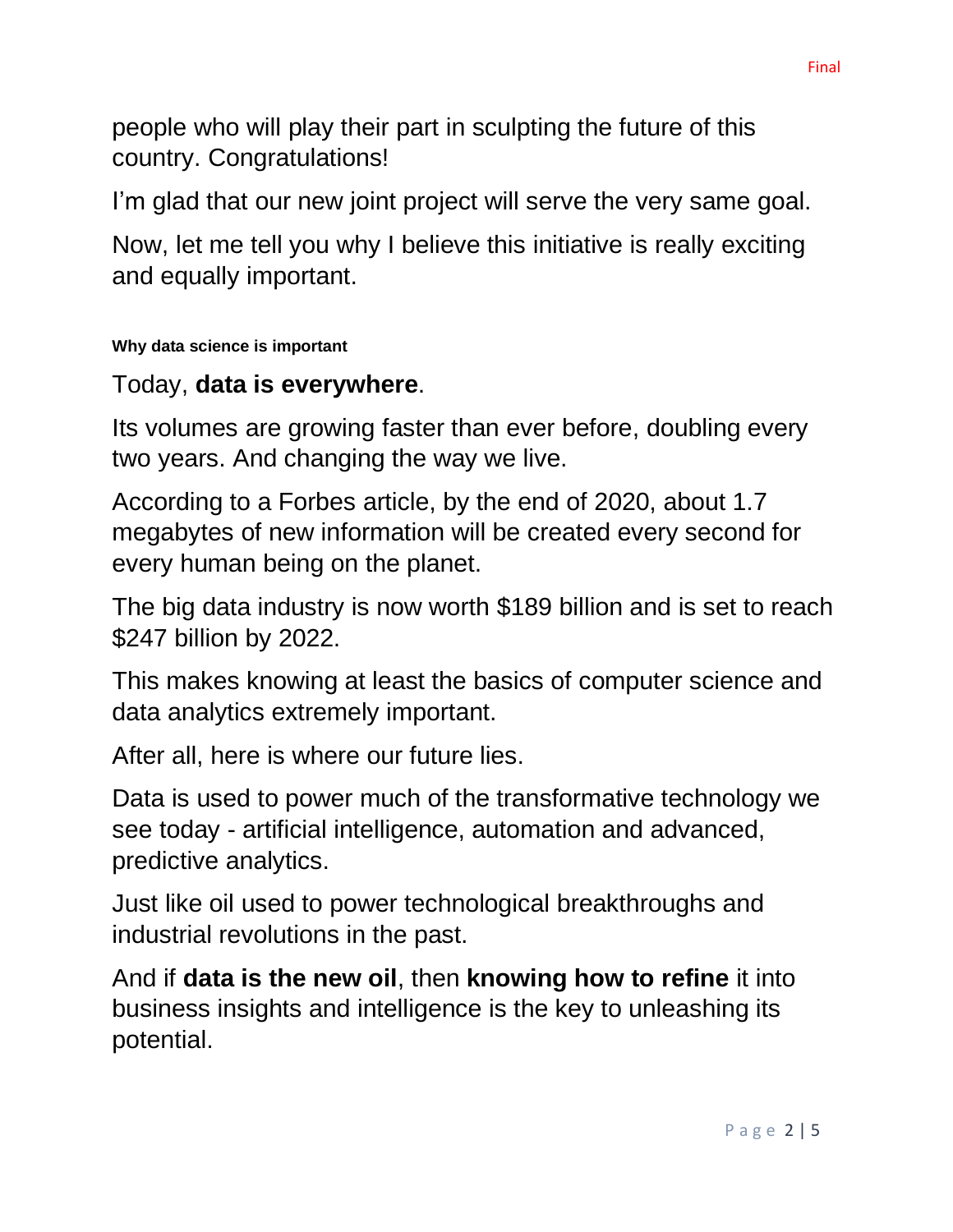We can witness more and more of stories when data analytics boosted business transformation.

Amazon, Netflix, Facebook are some perfect examples how big data and predictive analytics being used to their full potential can **transform businesses into front-runners** of a given industry.

We have some amazing examples at BP when **using big data fundamentally changed the way we worked**. I'll give you two.

The first - we have developed a cloud-hosted data platform called ARGUS that holds data on our 2,500 wells around the world, available to any relevant engineer, anytime.

With its predictive analytics capability, well reviews that used to take days of preparation can now be done live using ARGUS, using material that's just a click away.

The second example - an acoustic system that we use to mitigate sanding in the ACG field.

Each hour we record a terabyte of data using such systems. That is like downloading 1,000 films at the same time.

It's not a secret that big data is the challenge in many industries, including oil and gas.

Handling large volumes of data and information, much of it diverse, unstructured, and increasingly real-time is challenging.

But **harnessed properly, big data is a big opportunity**, offering enormous value through improved knowledge and decisionmaking.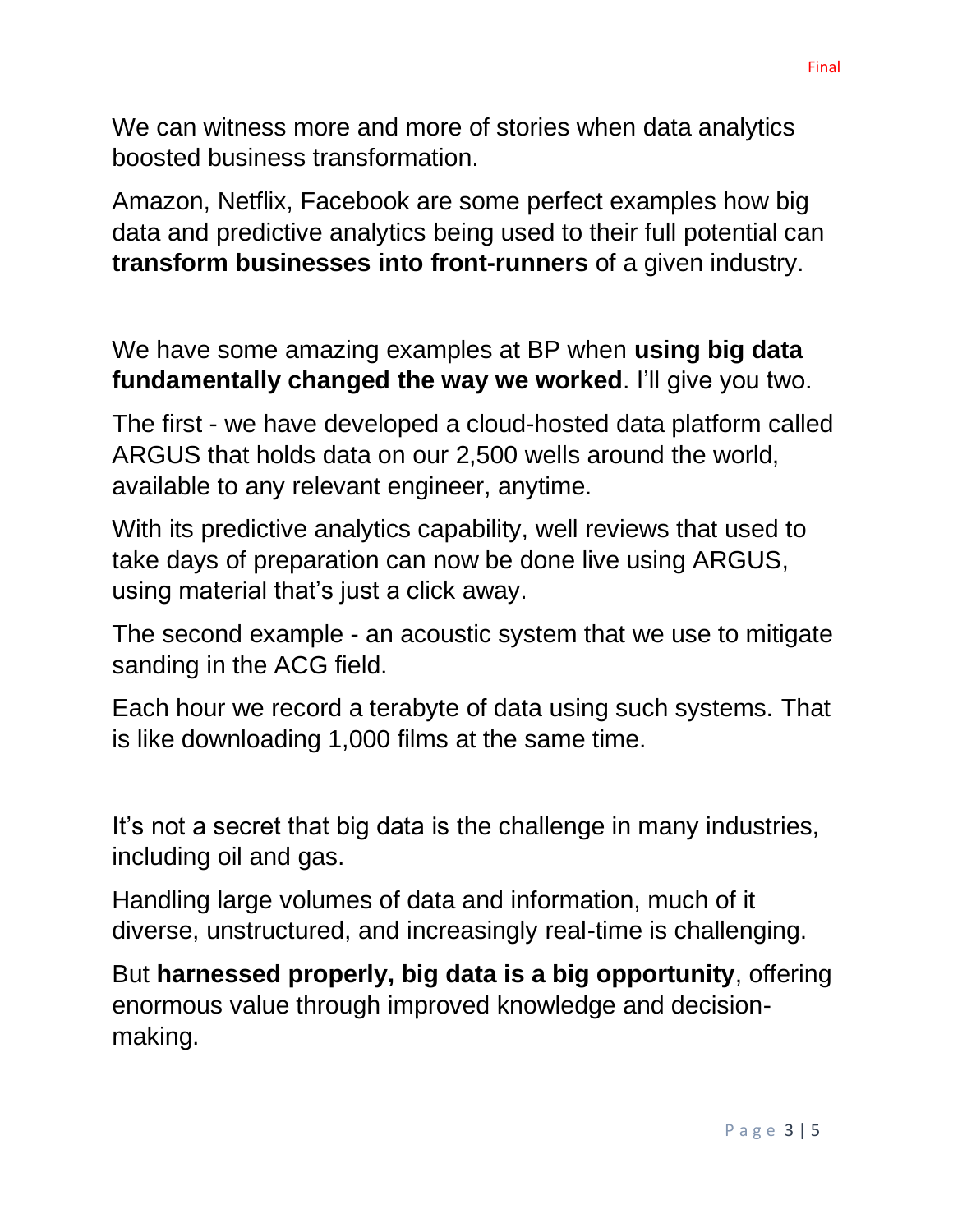And while data analytics is on the uphill, there is a **growing demand for data scientists and analysts**.

As people are now understanding the gist of it and what analytics can provide us with.

## **Project info**

That's why I'm proud that BP, on behalf of its partners in ACG, SD, BTC and SCP, will help ADA University launch a new master's degree programme in computer science and data analytics.

For the first time in Azerbaijan, this dual programme will award a scientific degree in these two demanded fields.

For this, ADA University will join their expertise with one of the leading international universities – the George Washington University.

About three years ago, together with our coventurers we supported the establishment of a state-of-the-art Centre for Data Analytics Research at ADA University.

Then, we said it was just a starting point in turning ADA into the regional hub for big data research and analysis.

Now, building on that, we believe that the new programme will **boost capacity-building in data analytics** in the country.

And eventually, bring up a new cohort of data scientists and analysts.

This new school of experts will help **transform big data into big value to power digital advancements** in all sectors of the local economy.